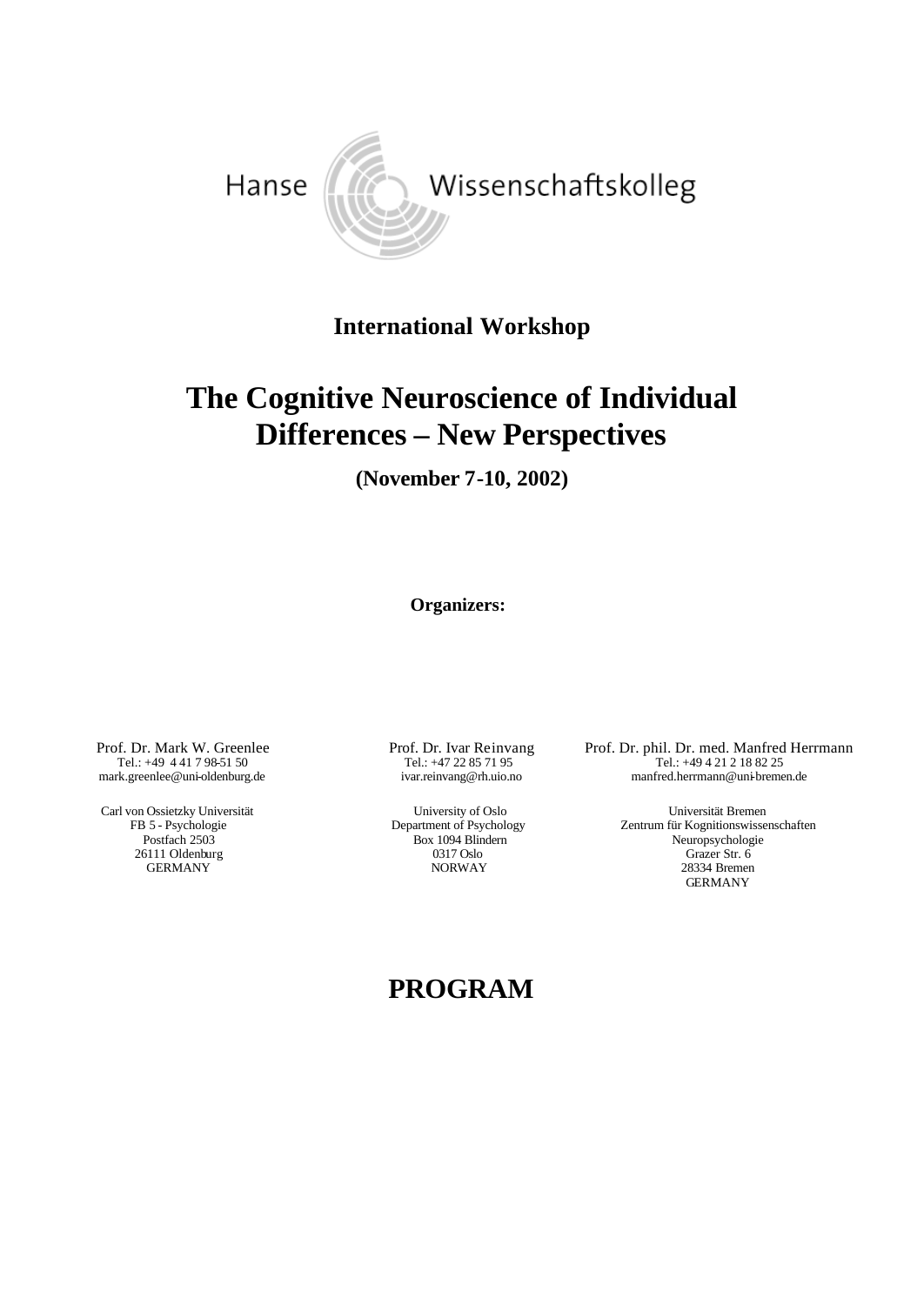#### **Poster program**

Corral, MJ, Yago, E., Corbera, S., Carral, V. & Escera, C.: *Electrophysiological evidence of a brain mechanism for orienting attention towards meaningful events*

Rimol LM & Hugdahl K (Bergen, Norway): *fMRI, language perception and lateralization*

Lundervold A, Nordby H, Sundet K, Andersson S & Reinvang: *ERP correlates of individual differences in neuropsychological function (provisional title)*

Tuulia Lepistö (Helsinki, Finland): *Auditory sensory processing in children with Asperger syndrome*

Minna Lehtonen (Turku, Finland): *Neurocognition of bilingualism* 

José A. Periañez\*1, Francisco Barceló\*1 and Robert T. Knight\*2: *Electrophysiological indexes of cognitive flexibility: normal variability in a non-clinical sample*

Nicole Blay\*1, Celia Cámara\*1, Xavier Revert\*1, Pedro Montoya\*1, Francisco Barceló1\*1 and Lidia Yagüez\*3:

*Age-related differences in executive control: Introducing the Canavan Conditional Associative Learning Test (C-CALT)*

Tobias Sommer (Hamburg): *Genetics and attention mechanisms (provisional title)*

Jonas Persson (Umeå, Sweden): *Apolipoprotein E (ApoE) induced changes in brain activity related to memory functions*

M.B. de Ruiter, R.H. Phaf, D.J. Veltman\*4, A. Kok, R. van Dyck\*4 *Individual differences in affective and non-affective processing of neutral and negative words: ERPs reveal the role of dissociative style*

Thorsten Fehr\*5\*6, Anja Achtziger\*7, Manfred Herrmann\*5 *Interindividuell differences in oscillatory brain activity in higher cognitive functions - Methodological approaches in analyzing continuous MEG data*

- **\***1 Cognitive Neuroscience Research Group, Psychology Department, University of the Balearic Islands, Spain
- **\***2 Department of Psychology and the Helen Will Neuroscience Institute, University of California, Berkeley 94720, USA
- **\***3 Department of Psychology, Institute of Psychiatry, King's College, London University, UK
- \*4 Dept. of Psychonomics, Universiteit van Amsterdam, \*Dept. of Psychiatry, Vrije Universiteit Medical Centre, Amsterdam, The Netherlands
- \*5 Department of Neuropsychology and Behavioral Neurobiology, University of Bremen, Germany
- \*6 Department of Neurology II, University Hospital of Magdeburg , Germany

\*7 Department of Social Psychology, University of Konstanz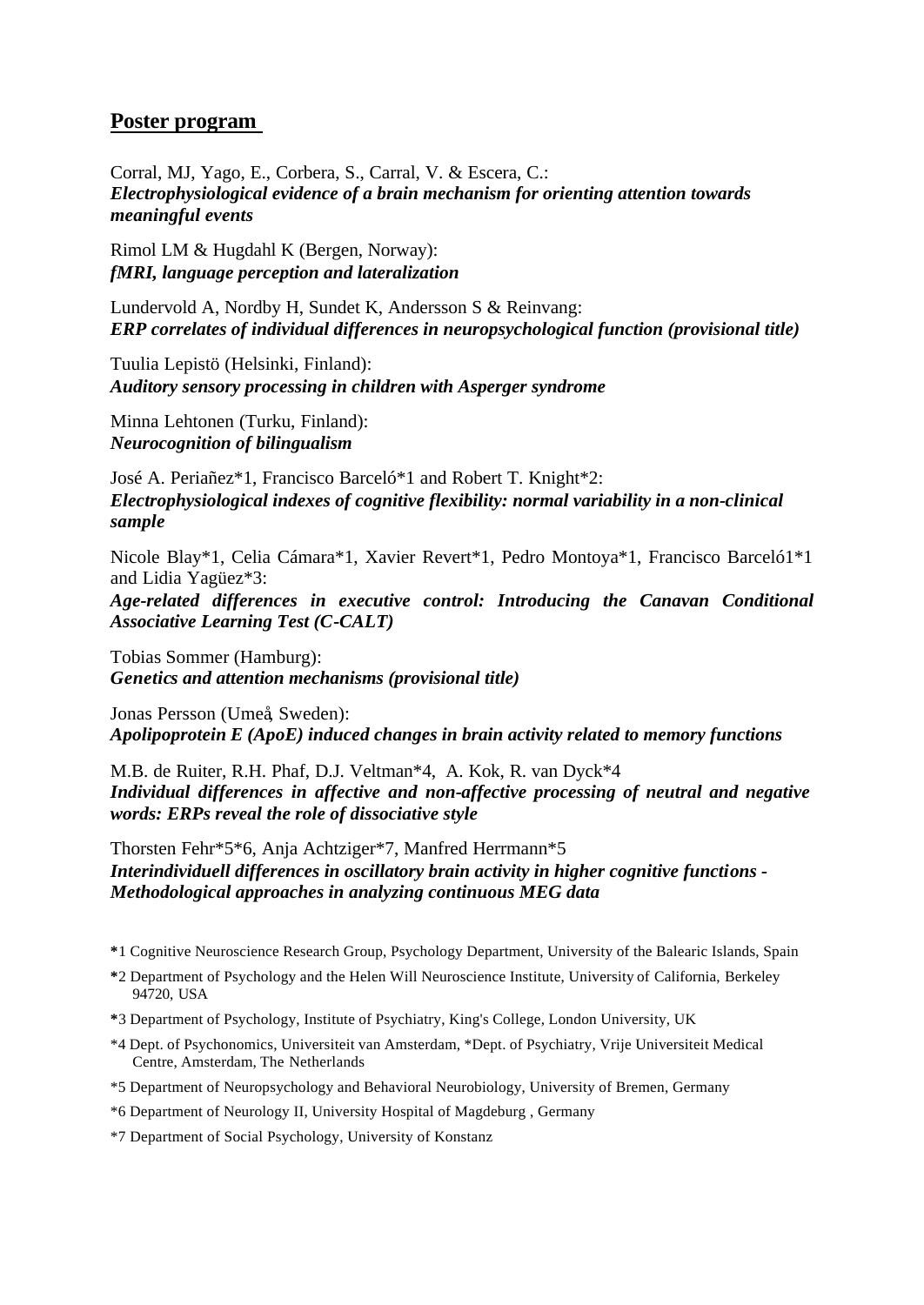#### **Thursday, 7th November 2002**

Afternoon Arrival of Participants

- 18:00 Informal welcome dinner and get-together at the HWK
- 21:00 Shuttle service to the hotel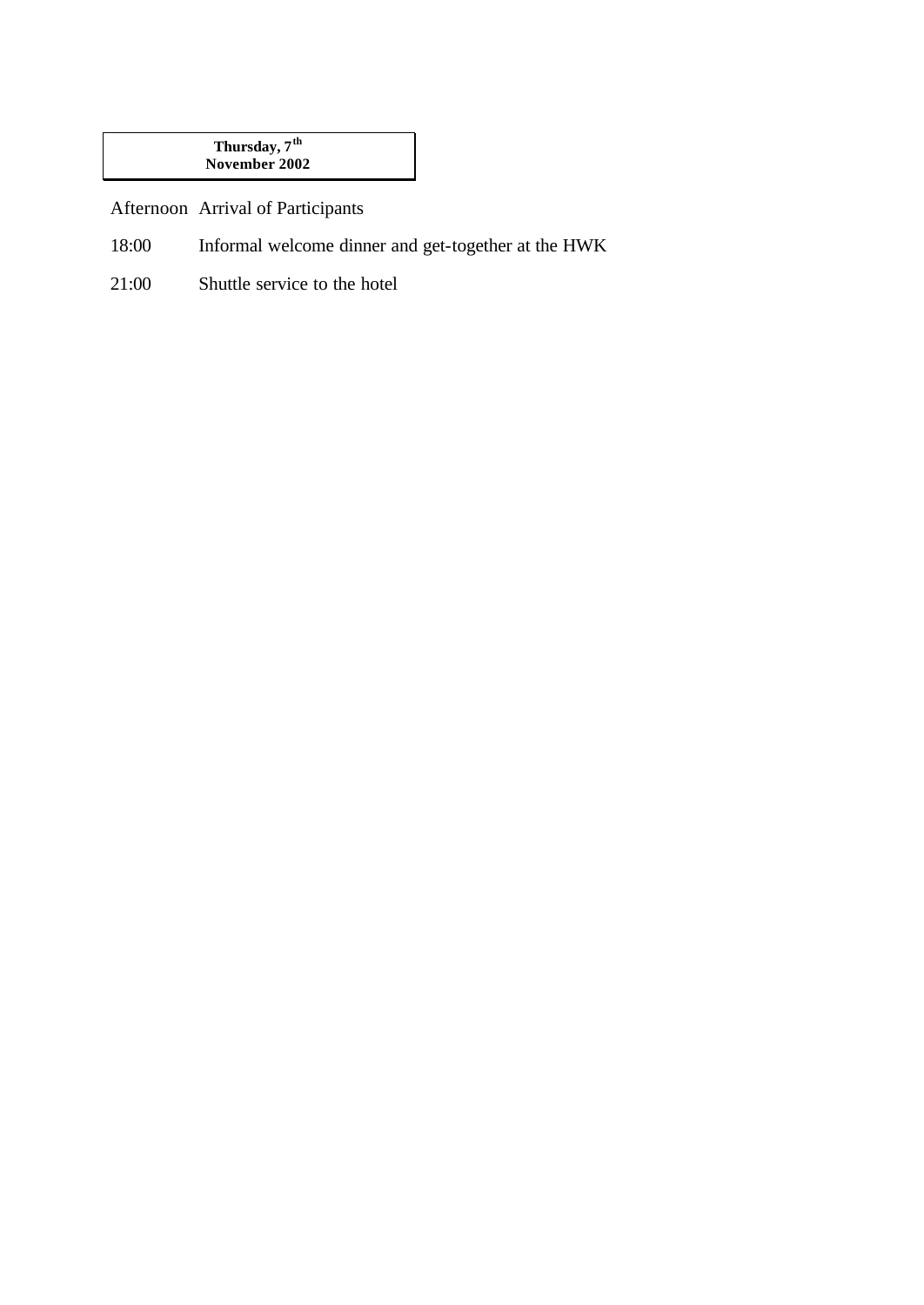|       | Friday, 8 <sup>th</sup><br>November 2002                                                                                                                       |
|-------|----------------------------------------------------------------------------------------------------------------------------------------------------------------|
| 08:45 | <b>Official Opening and Introductory Remarks</b>                                                                                                               |
| 09:00 | Lutz Jäncke (Germany)<br><b>Brain plasticity</b>                                                                                                               |
| 09:30 | <b>Albert Kok (Holland)</b><br>Electrophysiological reflections of alterations of cognitive processes<br>during normal adult aging                             |
| 10:00 | <b>Agneta Herlitz (Sweden)</b><br>Gender differences in cognitive functions                                                                                    |
| 10:30 | <b>COFFEE BREAK</b>                                                                                                                                            |
| 11:00 | Teija Kujala (Finland)<br>ERP (MMN) and cerebral plasticity                                                                                                    |
| 11.30 | <b>Carles Escera (Spain)</b><br>ERP and behavioral indices of healthy and impaired involuntary attention                                                       |
| 12:00 | <b>Matti Laine (Finland)</b><br>MEG evidence of cerebral mechanisms in language recovery after stroke                                                          |
| 12:30 | <b>LUNCH</b>                                                                                                                                                   |
| 14:00 | <b>John D. Haynes (Germany)</b><br>Relating individual brain responses to individual psychophysics $-$ tracing<br>the neurocorrelates of consciousness         |
| 14:30 | <b>Thomas Münte (Germany)</b><br>Individual differences in working memory capacity and cognitive control<br>influence performance in memory and language tasks |
| 15:00 | <b>Kenneth Hugdahl (Norway)</b><br>Behavioral and brain imaging studies of attention allocation in the<br>dichotic listening task                              |
| 15:30 | <b>COFFEE BREAK</b>                                                                                                                                            |
| 16:00 | 5 minute summaries of posters by young researchers                                                                                                             |
|       | Poster discussion                                                                                                                                              |

**approx. 18:00 Conference dinner, place to be announced**